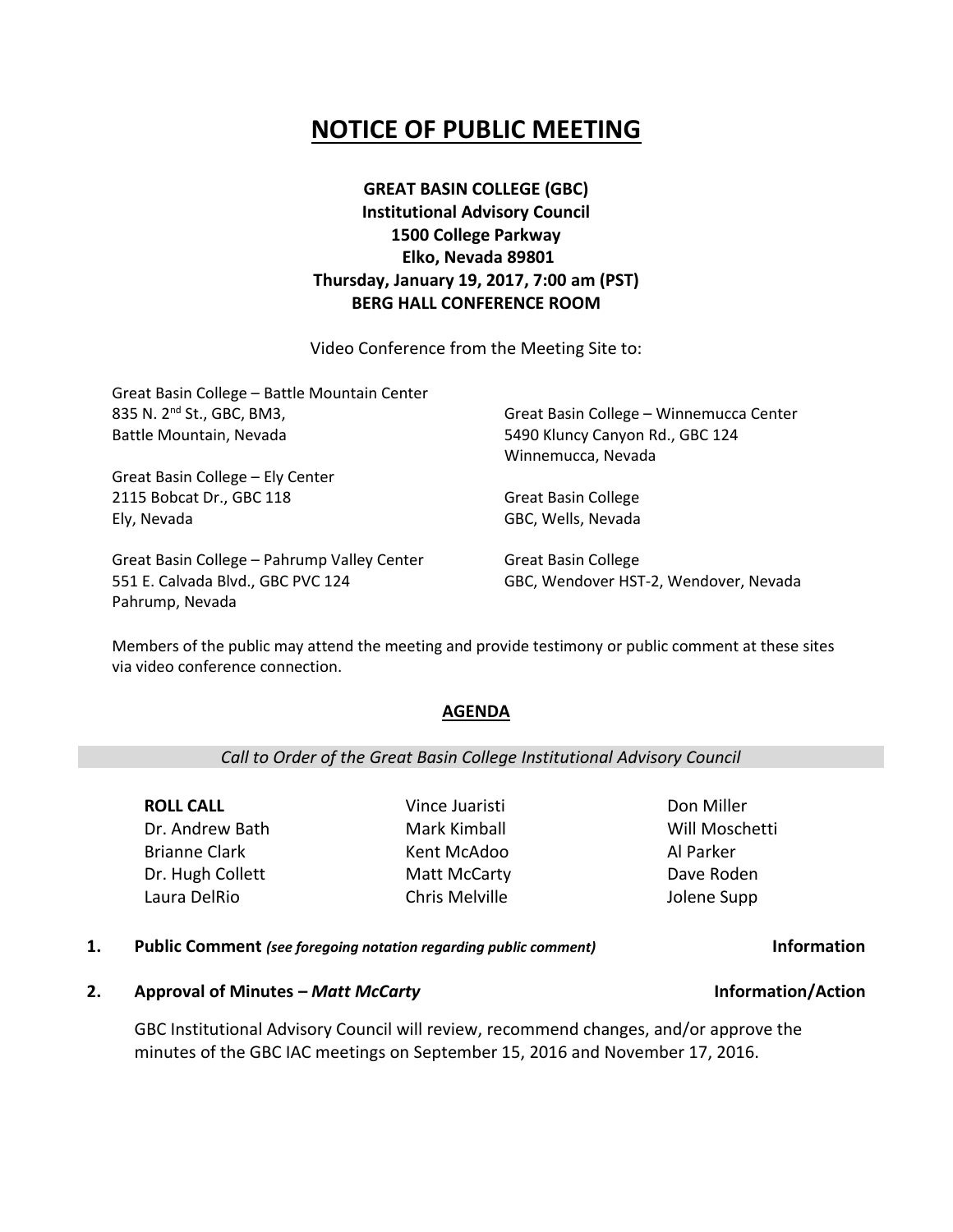# **3. President's Report –** *Dr. Mark Curtis* **Information**

GBC President Mark Curtis will provide the GBC IAC with updates on college activities and will be prepared to answer any questions or concerns.

- A. Presidential Search
- B. Pahrump Land Acquisition
- C. Questions/Answers
- **4. GBC Foundation Update –** *Greg Brorby* **Information**

GBC Foundation Director will provide an update on Foundation activities.

# **5. Board of Regents' Community College Committee Update –** *Matt McCarty*

GBC IAC Chair Matt McCarty will update the IAC on the previous meeting of the NSHE Board of Regents' Community College Committee meeting and the meeting of the IAC Chairs.

# **6. Muses About Education –** *Hugh Collett* **Information**

IAC member, a GBC Founder and Distinguished Nevadan, Dr. Hugh Collett has been writing what he calls his Muses on a wide range of subjects for much of his adult lifetime. He wishes to present each GBC IAC member with a bound copy of his "Muses About Education." This is a collection of thoughts, ideas and philosophies he has written about education, the community college, GBC and other related topics over the past 50 years; he will make some introductory comments. (Reference Document)

# **7. Institutional Advisory Councils –** *Hugh Collett & Mark Curtis* **Information/Action**

IAC member and GBC Founder, Dr. Hugh Collett and GBC President Mark Curtis would like to begin a conversation on the benefits and liabilities of having the IAC's subject to Nevada's Open Meeting Law and how the IAC's as presently conceived could be more useful and their efforts more meaningful to the Board of Regents. (Reference Document)

# **8. Vice President Reports and Questions Information**

The GBC Vice Presidents will give a verbal report and answer any questions:

- A. Academic Affairs/Student Affairs *Lynn Mahlberg*
- B. Business Affairs *Sonja Sibert*

# **9. Member Report Information**

Each committee member will be given an opportunity to provide a verbal report.

- A. Ely *Dr. Andrew Bath*
- B. Elko *Brianne Clark*
- C. Elko *Dr. Hugh Collett*
- D. Battle Mountain -
- E. Wells *Laura DelRio*

# **Information**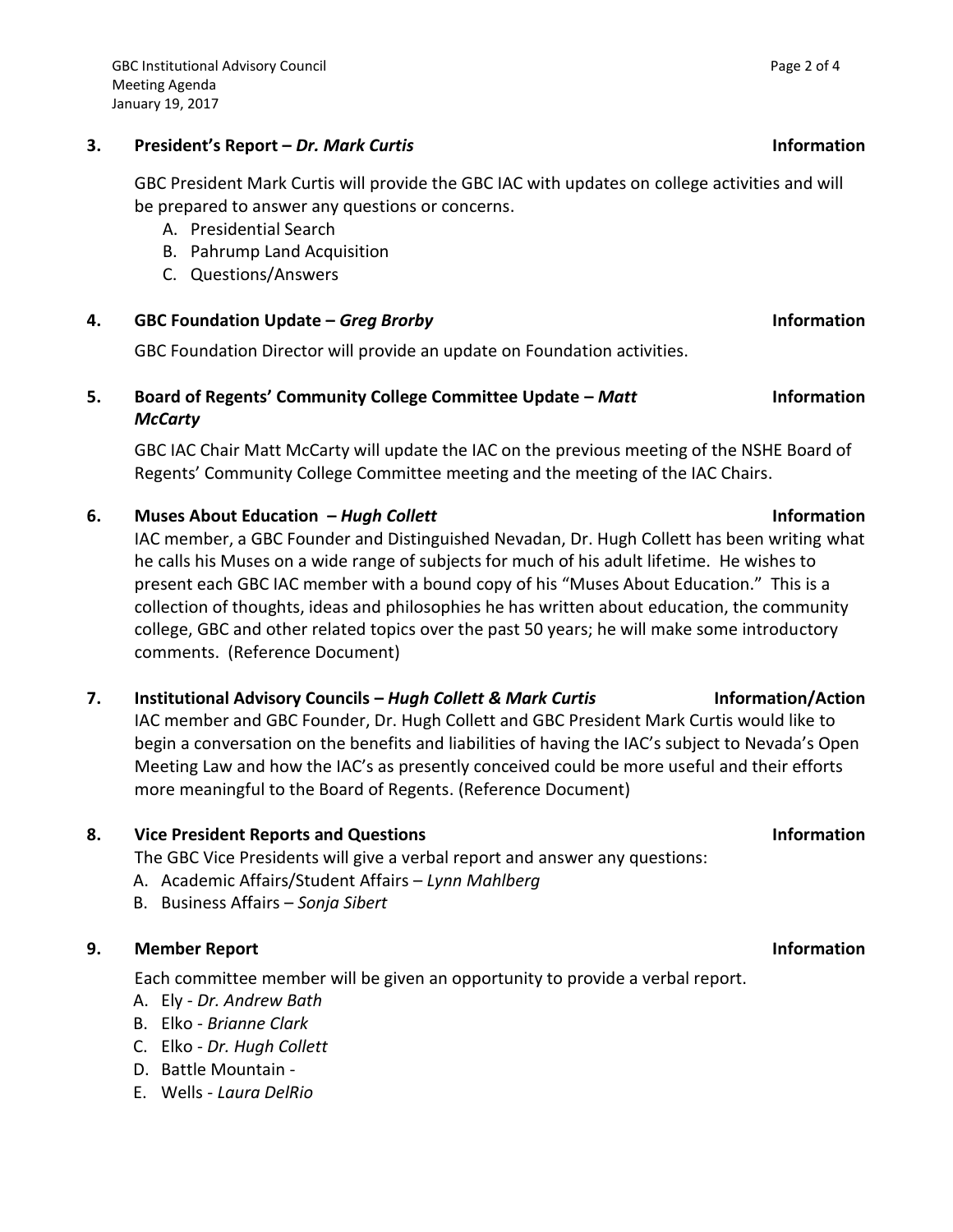- F. Washington DC *Vince Juaristi*
- G. Pahrump *Al Parker*
- H. Elko *Kent McAdoo*
- I. Elko *Matt McCarty*
- J. Wendover *Chris Melville*
- K. Elko *Don Miller*
- L. Elko *Will Moschetti*
- M. Winnemucca *Dave Roden*
- N. Wells *Jolene Supp*

### **10. New Business Information**

Items for consideration at future meetings may be suggested. Any discussion of an item under "New Business" is limited to description and clarification of the subject matter of the item, which may include the reasons for the request.

### **11. Public Comment** *(see foregoing notation regarding public comment)* **Information**

# **12.** Adjourn **Information**

**This notice and agenda has been posted at or before 9:00 a.m. on January 13, 2017, three business days before the meeting, in accordance with NRS 241.020, at the meeting location and at the following public locations:**

- GBC's IAC website (http://www.gbcnv.edu/administration/advisory.html)
- The Nevada Public Notice website pursuant to NRS 232.2175 [\(http://notice.nv.gov/\)](http://notice.nv.gov/)
- Meeting location: Great Basin College, 1500 College Parkway, Elko, NV 89801, Berg Hall
- Great Basin College Battle Mountain Center, 835 N. 2<sup>nd</sup> St., Battle Mountain, NV 89820
- Great Basin College Ely Center, 2115 Bobcat Drive, Ely, NV 89301
- Great Basin College Pahrump Valley Center, 551 E. Calvada Blvd., Pahrump, NV 89048
- Great Basin College Winnemucca Center, 5490 Kluncy Canyon Rd., Winnemucca, NV 89445

# **IMPORTANT INFORMATION ABOUT THE AGENDA AND PUBLIC MEETING**

**NOTE:** Above is an agenda of all items scheduled to be considered. Notification is hereby provided that items on the agenda may be taken out of order and presented, two or more agenda items may be combined for consideration, and an agenda item may be removed from the agenda or discussion relating to an item on the agenda may be delayed at any time.

Some agenda items are noted as having accompanying reference material. Reference material may be accessed on the electronic version of the agenda by clicking the reference link associated with a particular item. The agenda and associated reference material may also be accessed on the Internet by Great Basin College's Institutional Advisory Council's webpage at: [http://www.gbcnv.edu/administration/advisory.html.](http://www.gbcnv.edu/administration/advisory.html)